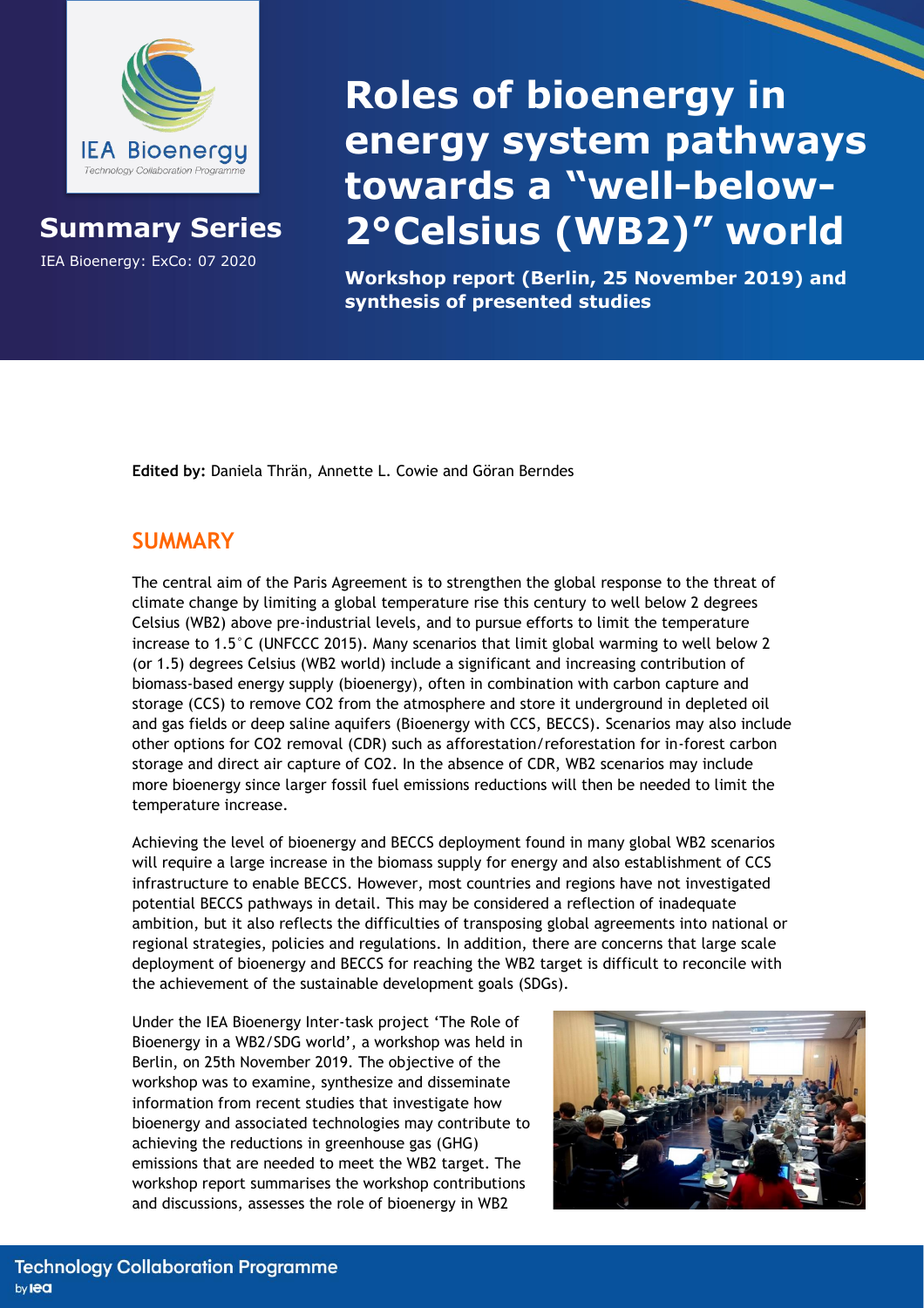strategies, identifies the current state of knowledge as well as gaps in knowledge that need to be addressed.

Studies come to widely different conclusions concerning the future bioenergy supply potential, due to using different methods and data when estimating the size and availability of biomass resources. It is not possible to specify the future bioenergy supply potential to a narrow range due to inherent uncertainties concerning critical factors, including priorities among a multitude of societal objectives. But studies employing improved databases and modelling capacity have over time improved the understanding of how various factors influence the supply potential, e.g., future diets, crop yields, cropping intensity and land use efficiency in meat and dairy production, and land reservation for nature conservation. They have also shown that both positive and negative effects may follow from increased biomass use for energy. We propose that 100-250 EJ/a can be used as a first approximation concerning the global bioenergy potential in the 2050-2100 time frame, while acknowledging that studies also report smaller and larger supply potentials.

Bioenergy provision is embedded in national and regional energy systems, industrial infrastructure, land uses and value chains, but also energy system transformation strategies towards WB2. Countries differ concerning biophysical conditions for bioenergy and other energy sources, geological CO2 storage capacity, gas and electricity grids, public transport infrastructure, etc. The attractiveness of different bioenergy options therefore differs between countries and bioenergy strategies should not be prescribed at global/continental level, but rather developed within each country, reflecting the local context.

Integrated Assessment Models (IAMs) are used to analyse and assess complex interactions between human and natural systems. They can provide important insights about the role of biomass and bioenergy within the broader energy, economy, and land use systems, including the role of BECCS vis-à-vis other CDR options. They support exploration and learning about our "solution space" assessing the effects and uncertainties of several technical, socioeconomic and policy developments. IAMs make significant simplifications concerning the systems they represent. This simplification causes certain ambiguities concerning input parameters, elasticities, and system boundaries, which can make interpretation and communication of results, and development of insights difficult. Moreover, sustainability criteria are applied in different ways, between the various IAMs, and the broader SDG tradeoffs are not yet explored at depth in IAM modelling.

Looking forward, several steps are foreseen that will help inform deployment of bioenergy and BECCS to support energy system transitions towards a WB2 world.

- 1. Decisions concerning development of biomass resources and bioenergy systems are determined by the global as well as national and regional context. Therefore, analyses using models with different geographic scope and spatial resolution, ranging from global IAMs to more fine grained models (covering individual countries/regions and/or individual sectors or technologies), are needed. Non-OECD countries need to be better represented in national and regional models.
- 2. As BECCS and other CDR options commonly play important roles in WB2 pathways, it is warranted to intensify investigation and implementation of CDR in the near term. Early action also helps to identify potential barriers that prevent or slow down implementation of different CDR options. While there will be competition for funding between CDR options, based on respective cost of removing CO2 from the atmosphere, some CDR options also interact in synergistic ways. For example, land may be used to produce biomass for BECCS or for in-forest carbon storage, or both.